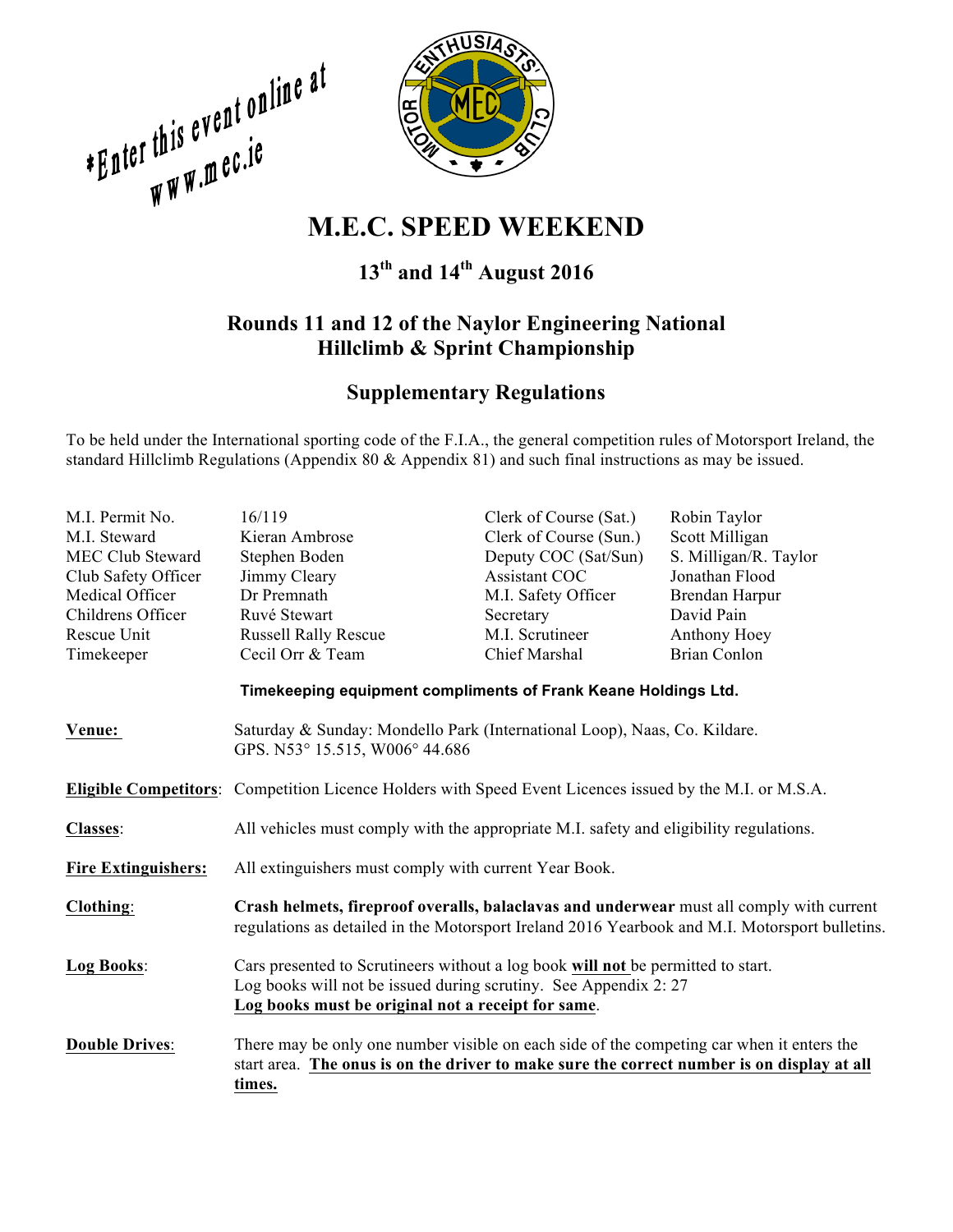| <b>Entries:</b>  | Closing date Wednesday $10^{th}$ August 2016. Send to the Club c/o Mr David Pain, 53<br>Dundela Park, Sandycove, Co.Dublin. Cheques payable to 'Motor Enthusiasts' Club Ltd'                                                                                                                                                                                                                                                                     |
|------------------|--------------------------------------------------------------------------------------------------------------------------------------------------------------------------------------------------------------------------------------------------------------------------------------------------------------------------------------------------------------------------------------------------------------------------------------------------|
|                  | <b>OR</b><br>*Online entry and payment can be made at www.mec.ie on or before 10 <sup>th</sup> August<br>2016                                                                                                                                                                                                                                                                                                                                    |
| Scrutiny:        | Scrutiny will be between 7.00 a.m. and 9.00 a.m. on both days.                                                                                                                                                                                                                                                                                                                                                                                   |
| <b>Briefing:</b> | 9.15 a.m. both days. Drivers should walk the road before drivers briefing                                                                                                                                                                                                                                                                                                                                                                        |
| Start:           | Start will be 10.00 a.m. on both days.                                                                                                                                                                                                                                                                                                                                                                                                           |
| Awards:          | Trophies will be presented to Fastest Time of the Day and $1st$ , $2nd$ and $3rd$ in each class on both<br>days. If there are sufficient entries, a Ladies award will be presented. The Telford Trophy<br>will be awarded to the overall winner with the fastest cumulative time for the two days.                                                                                                                                               |
| Prizegiving:     | Saturday and Sunday prize giving will be held in the paddock immediately after the event.                                                                                                                                                                                                                                                                                                                                                        |
| General:         | The onus is on the competitors to present themselves at the start line for each run.<br>Failure to be on the line in good time will result in the competitor missing the run.<br>Those wishing to double drive must identify themselves to the Secretary prior to<br>sign-on. Double drivers must adhere strictly to the conditions notified at drivers<br>briefing. The Clerk of the Course reserves the right to apply penalties as per GCR's. |
| Noise:           | Competitors must not rev engines before 9:00am or after racing finishes. All cars<br>competing must comply with the 105db or 108db noise limit as applicable<br>depending on class. Noise levels will be continually monitored during the day.                                                                                                                                                                                                   |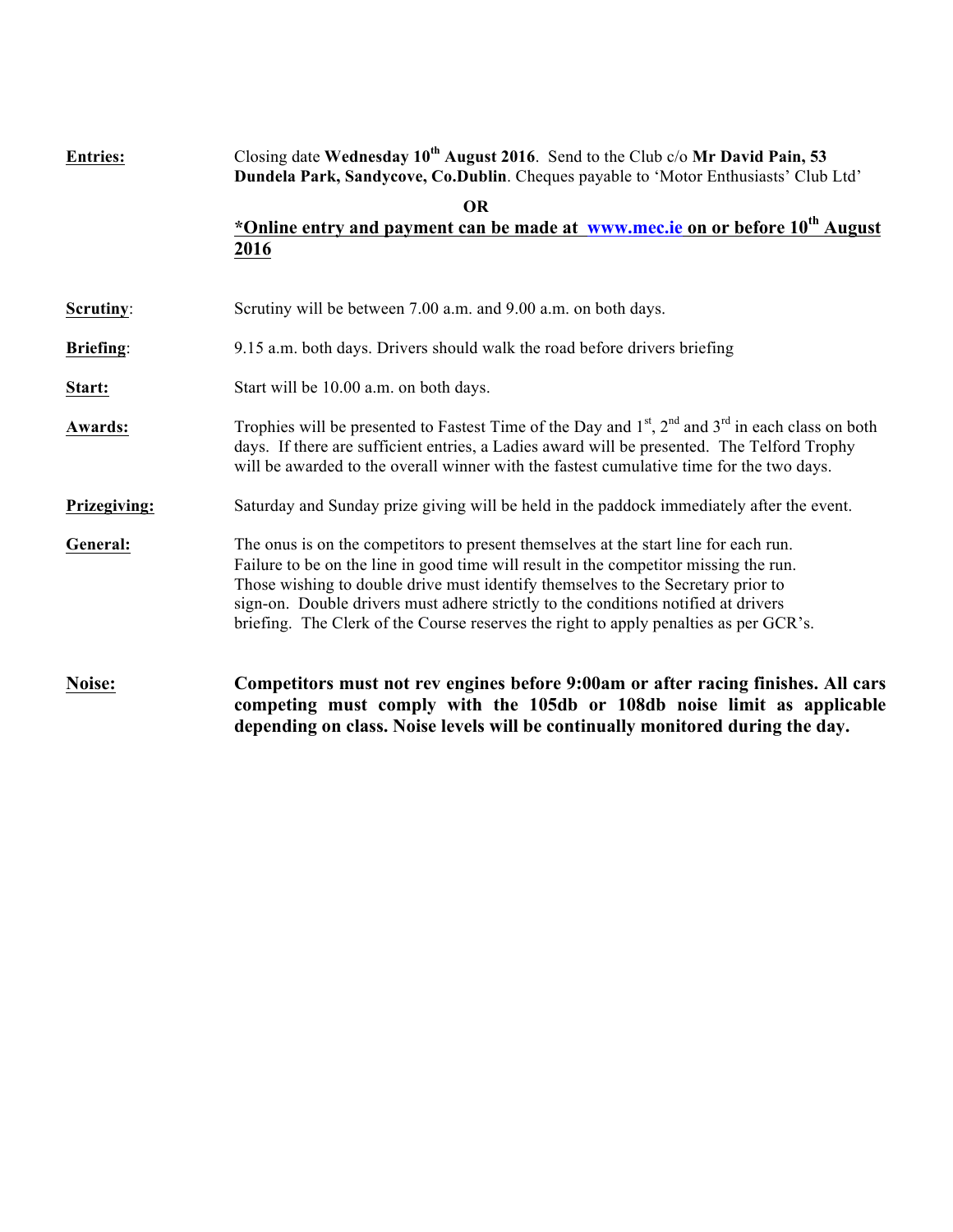

# **ENTRY FORM**

Please complete fully in block capitals

| Entrant:             |     |  |                | <b>Mobile Phone No.</b>                               |  |  |
|----------------------|-----|--|----------------|-------------------------------------------------------|--|--|
| <b>Address:</b>      |     |  |                | E-mail address (must be legible)                      |  |  |
| Comp. Licence No.    |     |  |                | <b>Usual Competition No.</b><br>(If on car)           |  |  |
| <b>One Day Only</b>  | Yes |  | No.            | If Yes, which Day<br><b>Saturday</b><br><b>Sunday</b> |  |  |
| <b>Double Drive:</b> | Yes |  | N <sub>0</sub> | If so, with whom:                                     |  |  |

| <b>Car Make &amp; Model</b> | $\sqrt{ }$<br>$\sqrt{ }$<br>v.v. | <b>Class Entered</b> |
|-----------------------------|----------------------------------|----------------------|
|                             |                                  |                      |

#### **CLASSES**

Definitions.

Production Saloon: Bodyshell as per originally manufactured. Modified Production Saloon: Bodyshell modified from originally manufactured but no section may be spaceframed.

GT & Sports Car: Production and non production GT and Kit Cars.

Turbo/supercharged: cc x 1.7 applies to classes 1, 2, 3A, 3B, 6, 8, 9.

Classes:

- (1A) Production saloons up to 1400cc.
- (1B) Fiat Cinquecento/Seicento cars as per published Technical Regulations.
- (2) Production saloons from 1401cc up to 1650cc.
- (3A) Production / modified saloons 1651cc to 2050cc, GT Cars and Sports cars up to 1650cc with car derived engines and Sports cars up to 1200cc with motorbike derived engines.
- (3B) Production / modified saloons and rally cars over 2050cc, GT Cars over 1650cc, Sports cars with car derived engines 1651-2050cc, Sports cars with motorbike derived engines 1201cc – 1650cc, and 4WD Rally cars / Production saloons.
- (4) Classic Cars per HRCA regulations. (See Appendix 49) & FIA Appendix K.
- (5) Formula Ford 1600 / Classic Formula Ford 1600 as per current and previous Ford Motorsport regulations  $\&$ Formula Vee as per MI appendix 45 regulations.
- (6) 2050 Formula Libre. Single Seaters up to 2050cc having only one camshaft and Single Seaters up to 1650cc with two or more camshafts.
- (7) Libre / Sports Cars Unlimited and all other 4 wheel drive cars.
- (8) Rally cars up to 1650cc.
- (9) Rally cars 1651cc to 2050cc.

| <b>ENTRY FEES:</b>         | €130 per single day or €230 two days              |
|----------------------------|---------------------------------------------------|
| <b>Entries: Online at:</b> | www.mec.ie                                        |
| By post to:                | David Pain, 53 Dundela Park, Sandycove, Co Dublin |
|                            | Cheques payable to: Motor Enthusiasts' Club Ltd.  |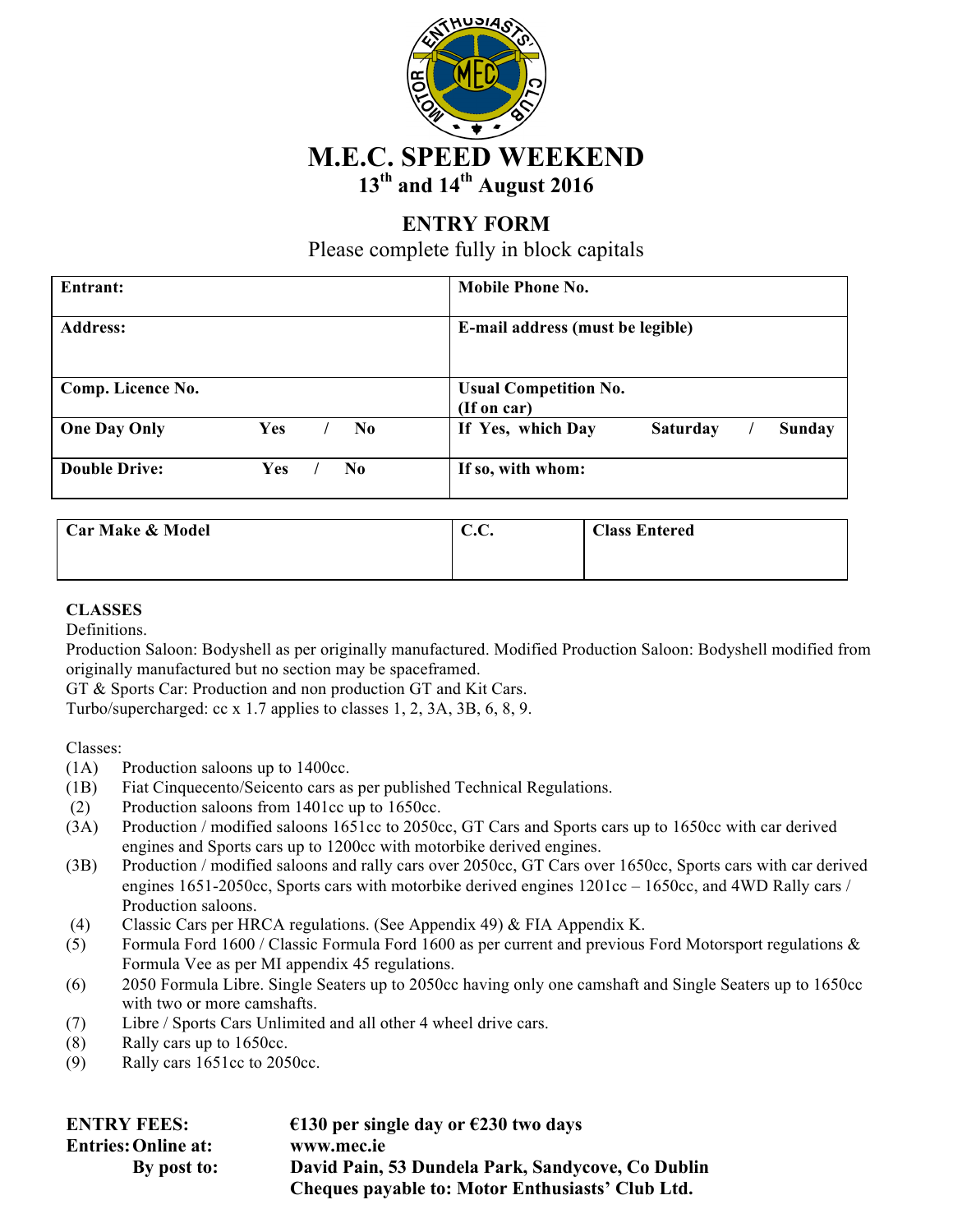

(a) I have read the supplementary regulations issued for this event and agree to be bound by them and by the General Competition Rules and Regulations of MI including the guidelines and regulations contained in Motorsport Ireland's Code of Conduct for Children's Sport. In consideration of the acceptance of this entry or of my being permitted to take part in this event I agree to save harmless and keep indemnified the Motor Enthusiasts' Club Ltd, Irish Automobile Club Ltd. t/a Royal Irish Automobile Club, Irish Motorsport Federation Ltd. t/a Motorsport Ireland and their respective officials, servants, representatives and agents from and against all actions, claims, costs, expenses and demands in respect of death, injury, loss of or damage to the person or property of myself, my driver(s), passenger(s) or mechanic(s) (as the case may be) howsoever caused arising out of or in connection with this entry or my taking part in this event and notwithstanding that the same may have been contributed to or occasioned by the negligence of the said bodies, their officials, servants, representatives or agents. Furthermore, in respect of any parts of this event on ground where Third Party Insurance is not required by law, this Agreement shall in addition to the parties named above extend to all and any other competitor(s) and their servants and agents and to all actions, claims, costs, expenses and demands in respect of loss of or damage to the person or property of myself, my driver(s), passenger(s) or mechanic(s).

My age (driver) is …………… (If applicable, state "over 18 years").

(b) I declare that to the best of my belief the driver(s), passenger(s) possess the standard of competence necessary for an event of the type to which this entry relates and that the car entered is suitable and roadworthy for the event having regard to the course and the speeds which will be reached.

(c) I understand that should I at the time of this event be suffering from any disability whether permanent, temporary or otherwise which is likely to affect prejudicially my normal control of my automobile, I may not take part unless I have declared such disability to MI, who have, following such declaration issued a license which permits me to do so.

(d) I undertake that at the time of the event to which this entry relates I shall be in possession of a current certificate of medical fitness. In the case of MI License Holders, only certificates on the official MI or FIA Medical Forms will be accepted.

(e) Any indemnity and/or declaration as prescribed by sub-paragraphs (a) and (b) above which is signed by a person under the age of 18 years shall be countersigned by that person's parent or guardian, whose full names and address shall be given. Furthermore, the parents and/or guardians of persons under 18 years of age shall grant permission to MI and the Irish Sports Council to carry out tests in accordance with the Irish Anti-Doping Rules (Rule No 139) in the following form:

"I/We hereby grant permission to MI and the Irish Sports Council to carry out tests as set out in Rule No 139 of the GCRs in accordance with the Irish Anti-Doping Rules."

#### SOCIAL MEDIA POLICY MOTORSPORT IRELAND

Purpose – Motorsport Ireland (MI) have created this policy document to ensure that any individual involved in any form of motorsport in Ireland, which is governed by MI, understand and agree to their responsibilities when using social media and in particular when posting content to any form of social media or to any Internet Websites, blogs, forums or message boards.

The Competitor / Official named hereunder hereby, by signing this document, agrees and understands as follows-

1. This policy document covers all those involved within the sport whether they are a Competitor, Entrant, Parent of a Competitor or Entrant, Team Official, Race Official or Motorsport Ireland Official whilst participating under Motorsport Ireland regulations regardless of their original national ASN. This policy is referred to in the entry forms for all events and is binding upon Competitors from other national ASNs in that manner.

2. Any content submitted online through the medium of the Internet by those participating or officiating at Motorsport Ireland sanctioned events should not contain material that could be deemed to be threatening, harassing, bullying, illegal, obscene, defamatory, slanderous or hostile towards any individual, team or entity participating or officiating at Motorsport Ireland sanctioned events or the Governing Body, Motorsport Ireland.

3. Content is defined as text, images, audio, video and any user generated content knowingly uploaded to the internet.